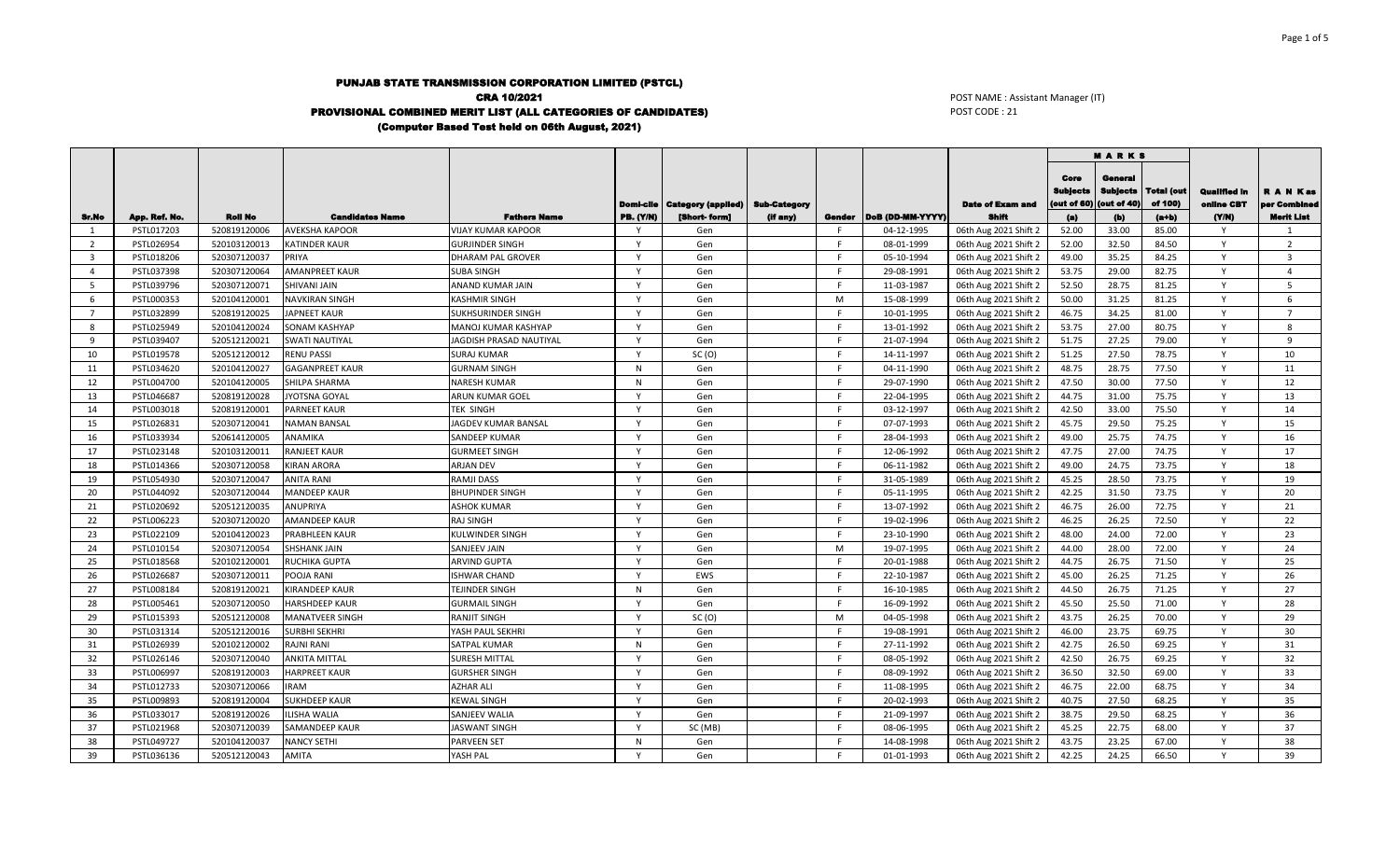|       |               |                |                            |                        |                  |                                                       |                                 |        |                  |                                         | <b>MARKS</b>                           |                                           |                                  |                                    |                                               |
|-------|---------------|----------------|----------------------------|------------------------|------------------|-------------------------------------------------------|---------------------------------|--------|------------------|-----------------------------------------|----------------------------------------|-------------------------------------------|----------------------------------|------------------------------------|-----------------------------------------------|
| Sr.No | App. Ref. No. | <b>Roll No</b> | <b>Candidates Name</b>     | <b>Fathers Name</b>    | <b>PB. (Y/N)</b> | <b>Domi-cile   Category (applied)</b><br>[Short-form] | <b>Sub-Category</b><br>(if any) | Gender | DoB (DD-MM-YYYY) | <b>Date of Exam and</b><br><b>Shift</b> | Core<br>Sublects<br>(out of 60)<br>(a) | General<br>Subjects<br>(out of 40)<br>(b) | Total (out<br>of 100)<br>$(a+b)$ | Qualified in<br>oniine CBT<br>(YM) | R A N Kas<br>er Combinee<br><b>Merit List</b> |
| 40    | PSTL031216    | 520307120043   | YASHVI GOYAL               | <b>ARUN GOYAL</b>      | Y                | Gen                                                   |                                 | F.     | 20-03-1998       | 06th Aug 2021 Shift 2                   | 35.50                                  | 31.00                                     | 66.50                            | Y                                  | 40                                            |
| 41    | PSTL013636    | 520307120003   | <b>BALPREET KAUR</b>       | <b>MUKHTIAR SINGH</b>  | Y                | Gen                                                   |                                 | F      | 31-12-1991       | 06th Aug 2021 Shift 2                   | 32.50                                  | 34.00                                     | 66.50                            | Y                                  | 41                                            |
| 42    | PSTL047782    | 520512120048   | <b>NIRMALDEEP KAUR</b>     | <b>JASWINDER SINGH</b> | Y                | Gen                                                   |                                 | E      | 27-01-1990       | 06th Aug 2021 Shift 2                   | 39.00                                  | 27.25                                     | 66.25                            | Y                                  | 42                                            |
| 43    | PSTL023188    | 520819120024   | <b>RAJINDER KAUR</b>       | SUKHMANDER SINGH       | Y                | Gen                                                   |                                 | F      | 29-11-1988       | 06th Aug 2021 Shift 2                   | 34.00                                  | 31.50                                     | 65.50                            | Y                                  | 43                                            |
| 44    | PSTL004727    | 520307120019   | <b>MEENAKSHI GARG</b>      | <b>VINOD KUMAR</b>     | Y                | Gen                                                   |                                 | F.     | 23-09-1991       | 06th Aug 2021 Shift 2                   | 45.25                                  | 20.00                                     | 65.25                            | Y                                  | 44                                            |
| 45    | PSTL000555    | 520307120034   | <b>MANPREET KAUR</b>       | PIRTHI SINGH           | Y                | SC(0)                                                 |                                 | F      | 25-04-1994       | 06th Aug 2021 Shift 2                   | 38.00                                  | 27.25                                     | 65.25                            | Y                                  | 45                                            |
| 46    | PSTL015061    | 520307120059   | <b>KAMALJEET KAUR</b>      | <b>DALBIR SINGH</b>    | Y                | Gen                                                   |                                 | F      | 03-05-1993       | 06th Aug 2021 Shift 2                   | 48.25                                  | 16.50                                     | 64.75                            | Y                                  | 46                                            |
| 47    | PSTL026016    | 520104120025   | SNEHDEEP SINGH             | <b>MEHAR SINGH</b>     | $\mathsf{v}$     | <b>BC Only</b>                                        |                                 | M      | 27-01-1999       | 06th Aug 2021 Shift 2                   | 32.75                                  | 31.50                                     | 64.25                            | $\mathsf{v}$                       | 47                                            |
| 48    | PSTL012810    | 520307120055   | <b>RUCHIKA</b>             | PARVEEN KUMAR          | $\mathsf{v}$     | Gen                                                   |                                 | F.     | 07-07-1993       | 06th Aug 2021 Shift 2                   | 39.25                                  | 24.25                                     | 63.50                            | $\mathsf{v}$                       | 48                                            |
| 49    | PSTL031009    | 520819120011   | <b>SHIVALI GUPTA</b>       | <b>VIJAY KUMAR</b>     | Y                | Gen                                                   |                                 | F.     | 22-07-1993       | 06th Aug 2021 Shift 2                   | 30.50                                  | 33.00                                     | 63.50                            | Y                                  | 49                                            |
| 50    | PSTL028555    | 520103120003   | <b>KAMALDEEP KAUR</b>      | JASWANT SINGH          | $\mathsf{v}$     | EWS                                                   |                                 | F      | 12-08-1996       | 06th Aug 2021 Shift 2                   | 33.50                                  | 29.50                                     | 63.00                            |                                    | 50                                            |
| 51    | PSTL029318    | 520307120061   | <b>ABHI SHARMA</b>         | JASPAL SINGH SHARMA    | Y                | Gen                                                   |                                 | M      | 08-12-1998       | 06th Aug 2021 Shift 2                   | 35.25                                  | 27.00                                     | 62.25                            | Υ                                  | 51                                            |
| 52    | PSTL015617    | 520103120001   | <b>HARINDER KAUR</b>       | <b>BHAGWANT SINGH</b>  | Y                | Gen                                                   |                                 | F      | 26-11-1990       | 06th Aug 2021 Shift 2                   | 30.50                                  | 31.50                                     | 62.00                            |                                    | 52                                            |
| 53    | PSTL030306    | 520512120039   | <b>NAVDEEP</b>             | <b>ASHOK KUMAR</b>     | $\mathsf{Y}$     | SC(0)                                                 |                                 | F.     | 02-09-1991       | 06th Aug 2021 Shift 2                   | 34.75                                  | 26.75                                     | 61.50                            | Y                                  | 53                                            |
| 54    | PSTL045507    | 520307120016   | VIBHUJOT                   | <b>AMARJEET SINGH</b>  | $\mathsf{Y}$     | Gen                                                   |                                 | F.     | 27-07-1996       | 06th Aug 2021 Shift 2                   | 34.50                                  | 26.75                                     | 61.25                            | $\mathsf{v}$                       | 54                                            |
| 55    | PSTL031450    | 520512120018   | <b>MUSKAN SAINI</b>        | <b>SANJAY SAINI</b>    | $\mathsf{Y}$     | Gen                                                   |                                 | F.     | 08-05-1996       | 06th Aug 2021 Shift 2                   | 34.25                                  | 26.75                                     | 61.00                            | Y                                  | 55                                            |
| 56    | PSTL029427    | 520307120005   | NAVPREET KAUR              | <b>BALJEET SINGH</b>   | Y                | Gen                                                   |                                 | F      | 15-05-1992       | 06th Aug 2021 Shift 2                   | 39.25                                  | 21.25                                     | 60.50                            | Y                                  | 56                                            |
| 57    | PSTL010269    | 520819120005   | <b>MANINDER KAUR</b>       | <b>RAJINDER SINGH</b>  | $\mathsf{Y}$     | Gen                                                   |                                 | E      | 09-08-1992       | 06th Aug 2021 Shift 2                   | 39.75                                  | 20.25                                     | 60.00                            | $\mathsf{Y}$                       | 57                                            |
| 58    | PSTL029914    | 520307120062   | <b>BABALJEET KAUR</b>      | <b>HARPAL SINGH</b>    | Y                | Gen                                                   |                                 | F.     | 04-12-1994       | 06th Aug 2021 Shift 2                   | 37.50                                  | 22.25                                     | 59.75                            | Y                                  | 58                                            |
| 59    | PSTL022034    | 520307120024   | <b>KOMAL</b>               | DEVRAJ MADAAN          | $\mathsf{v}$     | Gen                                                   |                                 | F      | 04-09-1989       | 06th Aug 2021 Shift 2                   | 39.50                                  | 20.00                                     | 59.50                            | Y                                  | 59                                            |
| 60    | PSTL017599    | 520512120009   | PRABHJEET KAUR             | <b>MAAN SINGH</b>      | $\mathsf{Y}$     | Gen                                                   |                                 | F.     | 13-10-1991       | 06th Aug 2021 Shift 2                   | 35.50                                  | 23.25                                     | 58.75                            | Y                                  | 60                                            |
| 61    | PSTL034051    | 520614120015   | <b>TANIA KAPOOR</b>        | <b>ANIL KUMAR</b>      | Y                | Gen                                                   |                                 | F.     | 22-08-1998       | 06th Aug 2021 Shift 2                   | 34.00                                  | 24.75                                     | 58.75                            | Y                                  | 61                                            |
| 62    | PSTL009742    | 520512120006   | YASHIKA SHARMA             | YASH PAL SHARMA        | Y                | Gen                                                   |                                 | F.     | 08-09-1991       | 06th Aug 2021 Shift 2                   | 27.25                                  | 31.50                                     | 58.75                            | Y                                  | 62                                            |
| 63    | PSTL017872    | 520512120011   | PRABHJOT KAUR              | <b>AVTAR SINGH</b>     | Y                | <b>BC Only</b>                                        |                                 | F      | 26-08-1992       | 06th Aug 2021 Shift 2                   | 35.75                                  | 22.50                                     | 58.25                            | Y                                  | 63                                            |
| 64    | PSTL047985    | 520307120072   | <b>RIMPI</b>               | <b>SATISH KUMAR</b>    | Y                | Gen                                                   |                                 | F      | 23-09-1990       | 06th Aug 2021 Shift 2                   | 31.50                                  | 26.75                                     | 58.25                            | Y                                  | 64                                            |
| 65    | PSTL015694    | 520512120032   | <b>MEENA BANGAR</b>        | <b>SURINDER KUMAR</b>  | Y                | SC(0)                                                 |                                 | E      | 30-11-1993       | 06th Aug 2021 Shift 2                   | 42.00                                  | 16.00                                     | 58.00                            | Y                                  | 65                                            |
| 66    | PSTL021591    | 520307120004   | <b>JASHANDEEP KAUR</b>     | <b>RAJ SINGH</b>       | Y                | Gen                                                   |                                 | F      | 22-02-1993       | 06th Aug 2021 Shift 2                   | 34.25                                  | 23.25                                     | 57.50                            | Y                                  | 66                                            |
| 67    | PSTL012845    | 520104120013   | <b>AMAN KUMAR</b>          | <b>RAKESH KUMAR</b>    | Y                | Gen                                                   |                                 | M      | 10-09-1999       | 06th Aug 2021 Shift 2                   | 30.50                                  | 26.50                                     | 57.00                            | Y                                  | 67                                            |
| 68    | PSTL052152    | 520103120017   | RAMANDEEP KAUR             | PALWINDER SINGH        | Y                | SC(0)                                                 |                                 | F.     | 19-08-1992       | 06th Aug 2021 Shift 2                   | 29.50                                  | 27.25                                     | 56.75                            | Y                                  | 68                                            |
| 69    | PSTL000315    | 520512120025   | RUCHITA DUGGAL             | RAKESH KUMAR DUGGAL    | Y                | Gen                                                   |                                 | F.     | 30-05-1993       | 06th Aug 2021 Shift 2                   | 29.25                                  | 26.75                                     | 56.00                            | Y                                  | 69                                            |
| 70    | PSTL038687    | 520819120015   | <b>AMRITA GILL</b>         | <b>HIRA SINGH</b>      | Y                | Gen                                                   |                                 | F.     | 13-08-1992       | 06th Aug 2021 Shift 2                   | 26.00                                  | 30.00                                     | 56.00                            | Y                                  | 70                                            |
| 71    | PSTL000821    | 520307120001   | AKANKSHA                   | KHARATI LAL            | $\mathsf{v}$     | EWS                                                   |                                 | F.     | 28-10-1998       | 06th Aug 2021 Shift 2                   | 33.25                                  | 22.50                                     | 55.75                            | Y                                  | 71                                            |
| 72    | PSTL003255    | 520104120002   | <b>JASPREET KAUR</b>       | TALWINDER SINGH        | N                | Gen                                                   |                                 | F.     | 24-10-1995       | 06th Aug 2021 Shift 2                   | 29.00                                  | 26.50                                     | 55.50                            | Y                                  | 72                                            |
| 73    | PSTL005115    | 520512120052   | <b>HARPREET KAUR</b>       | <b>KEWAL SINGH</b>     | Y                | Gen                                                   |                                 | E      | 27-02-1986       | 06th Aug 2021 Shift 2                   | 37.25                                  | 17.75                                     | 55.00                            | Y                                  | 73                                            |
| 74    | PSTL048352    | 520614120009   | PAWANDEEP SHARMA           | <b>JAGDISH KUMAR</b>   | N                | Gen                                                   |                                 | F.     | 27-02-1985       | 06th Aug 2021 Shift 2                   | 35.00                                  | 20.00                                     | 55.00                            | $\mathsf{v}$                       | 74                                            |
| 75    | PSTL036821    | 520307120015   | <b>GURPREET KAUR</b>       | <b>AMRIK SINGH</b>     | Y                | Gen                                                   |                                 | F.     | 01-09-1989       | 06th Aug 2021 Shift 2                   | 36.50                                  | 18.25                                     | 54.75                            | Y                                  | 75                                            |
| 76    | PSTL009014    | 520512120053   | <b>HARPREET KAUR</b>       | <b>DILBAG SINGH</b>    | $\mathsf{v}$     | <b>BC Only</b>                                        |                                 | F.     | 26-01-1998       | 06th Aug 2021 Shift 2                   | 36.25                                  | 18.50                                     | 54.75                            |                                    | 76                                            |
| 77    | PSTL051441    | 520307120074   | <b>MANJINDER SINGH</b>     | <b>MAJOR SINGH</b>     | Y                | <b>BC Only</b>                                        |                                 | M      | 19-03-1996       | 06th Aug 2021 Shift 2                   | 29.75                                  | 25.00                                     | 54.75                            | $\mathsf{v}$                       | 77                                            |
| 78    | PSTL008268    | 520307120022   | ITOYL                      | <b>RAVI KUMAR</b>      | Y                | Gen                                                   |                                 | F.     | 28-06-1991       | 06th Aug 2021 Shift 2                   | 25.25                                  | 29.25                                     | 54.50                            | Y                                  | 78                                            |
| 79    | PSTL019241    | 520104120021   | <b>GURKIRAT SINGH</b>      | <b>KULJIT SINGH</b>    | Y                | SC(0)                                                 |                                 | M      | 09-05-1996       | 06th Aug 2021 Shift 2                   | 35.50                                  | 18.50                                     | 54.00                            | Y                                  | 79                                            |
| 80    | PSTL028678    | 520307120025   | <b>RAJINDER SINGH MAHI</b> | <b>JASPAL SINGH</b>    | Y                | SC(0)                                                 |                                 | M      | 26-08-1997       | 06th Aug 2021 Shift 2                   | 32.00                                  | 22.00                                     | 54.00                            | Y                                  | 80                                            |
| 81    | PSTL008633    | 520104120009   | <b>GURLOVE CHOPRA</b>      | <b>SUKHDEV RAM</b>     | Y                | SC(0)                                                 |                                 | M      | 04-10-1995       | 06th Aug 2021 Shift 2                   | 27.75                                  | 26.25                                     | 54.00                            | Y                                  | 81                                            |
| 82    | PSTL014735    | 520614120014   | <b>KARAMJEET KAUR</b>      | <b>GULZAR KHAN</b>     | $\mathsf{Y}$     | Gen                                                   |                                 | E      | 16-09-1991       | 06th Aug 2021 Shift 2                   | 31.25                                  | 22.50                                     | 53.75                            | $\mathsf{v}$                       | 82                                            |
| 83    | PSTL019978    | 520104120022   | <b>CHINKI</b>              | VASDEV SHARMA          | Y                | Gen                                                   |                                 | E      | 15-07-1990       | 06th Aug 2021 Shift 2                   | 34.50                                  | 18.75                                     | 53.25                            | Y                                  | 83                                            |
| 84    | PSTL004840    | 520307120049   | <b>ASHIMA GUPTA</b>        | <b>SUBHASH GUPTA</b>   | Y                | Gen                                                   |                                 | F.     | 26-01-1992       | 06th Aug 2021 Shift 2                   | 31.25                                  | 21.75                                     | 53.00                            | $\mathsf{v}$                       | 84                                            |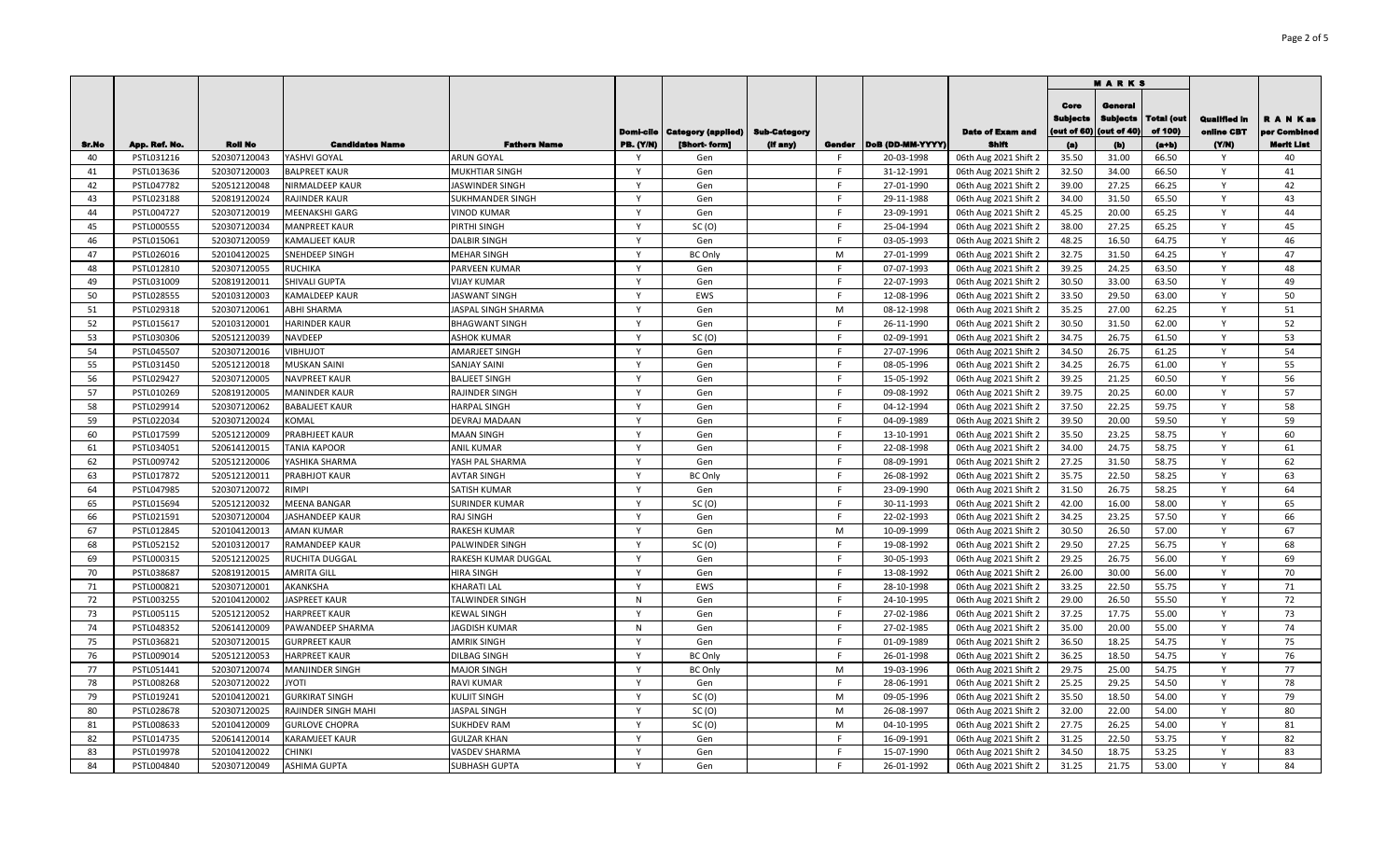|       |               |                |                          |                          |                                      |                                           |                     |              |                           |                                         | <b>MARKS</b>                   |                                           |                       |                                    |                                               |
|-------|---------------|----------------|--------------------------|--------------------------|--------------------------------------|-------------------------------------------|---------------------|--------------|---------------------------|-----------------------------------------|--------------------------------|-------------------------------------------|-----------------------|------------------------------------|-----------------------------------------------|
| Sr.No | App. Ref. No. | <b>Roll No</b> | <b>Candidates Name</b>   | <b>Fathers Name</b>      | <b>Domi-cile</b><br><b>PB. (Y/N)</b> | <b>Category (applied)</b><br>[Short-form] | <b>Sub-Category</b> |              | Gender   DoB (DD-MM-YYYY) | <b>Date of Exam and</b><br><b>Shift</b> | Core<br>Bublects<br>out of 60) | General<br><b>Sublects</b><br>(out of 40) | Total (out<br>of 100) | Qualified in<br>oniine CBT<br>(YM) | R A N Kas<br>er Combined<br><b>Merit List</b> |
| 85    | PSTL005246    | 520819120019   | JASTEEN KAUR             | <b>GURJIT SINGH</b>      | Y                                    | Gen                                       | (If any)            | F.           | 28-07-1994                | 06th Aug 2021 Shift 2                   | (a)<br>32.75                   | (b)<br>19.50                              | $(a+b)$<br>52.25      | Y                                  | 85                                            |
| 86    | PSTL042032    | 520103120016   | HIMANSU                  | SATISH KUMAR             | Y                                    | EWS                                       |                     | M            | 08-11-1990                | 06th Aug 2021 Shift 2                   | 26.50                          | 25.50                                     | 52.00                 | Y                                  | 86                                            |
| 87    | PSTL031356    | 520512120017   | <b>ANURAJ KAUR</b>       | HARBHAJAN LAL            | Y                                    | Gen                                       |                     | F.           | 06-08-1997                | 06th Aug 2021 Shift 2                   | 24.25                          | 27.50                                     | 51.75                 | Y                                  | 87                                            |
| 88    | PSTL013423    | 520512120030   | CHARU MAHAJAN            | RAKESH MAHAJAN           | Y                                    | Gen                                       |                     | F            | 11-02-1994                | 06th Aug 2021 Shift 2                   | 28.25                          | 23.00                                     | 51.25                 | Y                                  | 88                                            |
| 89    | PSTL006745    | 520104120008   | YUVTISH                  | <b>KAMAL KUMAR</b>       | N                                    | Gen                                       |                     | M            | 25-08-1996                | 06th Aug 2021 Shift 2                   | 25.25                          | 25.00                                     | 50.25                 | Y                                  | 89                                            |
| 90    | PSTL048287    | 520512120049   | ANUPAM KAUR GREWAL       | INDERJIT SING GREWAL     | Y                                    | Gen                                       |                     | F            | 05-10-1994                | 06th Aug 2021 Shift 2                   | 29.25                          | 20.75                                     | 50.00                 | Y                                  | 90                                            |
| 91    | PSTL044859    | 520614120008   | RAJ KUMAR                | LEELA RAM                | $\mathsf{Y}$                         | Gen                                       |                     | M            | 03-11-1991                | 06th Aug 2021 Shift 2                   | 22.50                          | 27.50                                     | 50.00                 | $\mathsf{v}$                       | 91                                            |
| 92    | PSTL042258    | 520614120006   | KANIKA KHER              | <b>ASHOK KUMAR</b>       | $\mathsf{v}$                         | Gen                                       |                     | E            | 13-06-1991                | 06th Aug 2021 Shift 2                   | 30.00                          | 19.50                                     | 49.50                 | N                                  | 92                                            |
| 93    | PSTL026038    | 520307120060   | MUKESH KUMAR             | <b>JAI PAL</b>           |                                      | Gen                                       |                     | M            | 23-10-1993                | 06th Aug 2021 Shift 2                   | 30.00                          | 19.50                                     | 49.50                 | N                                  | 93                                            |
| 94    | PSTL029335    | 520103120004   | <b>ARUN RANA</b>         | <b>HARENDRA SINGH</b>    |                                      | <b>EWS</b>                                |                     | M            | 06-12-1994                | 06th Aug 2021 Shift 2                   | 22.50                          | 26.25                                     | 48.75                 |                                    | 94                                            |
| 95    | PSTL049454    | 520512120050   | SUKHWINDER KAUR          | <b>NARINDER SINGH</b>    |                                      | SC(0)                                     |                     | E            | 27-10-1981                | 06th Aug 2021 Shift 2                   | 25.25                          | 23.25                                     | 48.50                 |                                    | 95                                            |
| 96    | PSTL010180    | 520104120011   | SUSHANT KUMAR            | JOGENDER SINGH           | Y                                    | Gen                                       |                     | M            | 17-07-1998                | 06th Aug 2021 Shift 2                   | 21.50                          | 26.75                                     | 48.25                 | N                                  | 96                                            |
| 97    | PSTL021198    | 520819120008   | RAMANDEEP KAUR           | <b>HARDEV SINGH</b>      |                                      | Gen                                       |                     | $\mathsf{F}$ | 27-01-1993                | 06th Aug 2021 Shift 2                   | 25.75                          | 22.00                                     | 47.75                 | N                                  | 97                                            |
| 98    | PSTL010480    | 520307120007   | <b>JASHANJOT</b>         | HARCHARAN SINGH          | Y                                    | Gen                                       |                     | F.           | 28-11-1994                | 06th Aug 2021 Shift 2                   | 19.75                          | 27.75                                     | 47.50                 | N                                  | 98                                            |
| 99    | PSTL044502    | 520307120030   | RISHU GUPTA              | SHIV KUMAR SINGLA        | $\mathsf{v}$                         | Gen                                       |                     | E            | 12-08-1995                | 06th Aug 2021 Shift 2                   | 26.50                          | 20.75                                     | 47.25                 | N                                  | 99                                            |
| 100   | PSTL032716    | 520512120041   | GAGANDEEP SHAHI          | RAJINDER PAL SHAHI       | Y                                    | Gen                                       |                     | M            | 09-08-1987                | 06th Aug 2021 Shift 2                   | 29.25                          | 17.75                                     | 47.00                 | ${\sf N}$                          | 100                                           |
| 101   | PSTL054303    | 520307120018   | SAHEJPREET SINGH         | <b>JAGRUP SINGH</b>      | Y                                    | ES-D                                      |                     | M            | 11-09-1990                | 06th Aug 2021 Shift 2                   | 26.50                          | 20.50                                     | 47.00                 | Y                                  | 101                                           |
| 102   | PSTL054292    | 520819120029   | SHIVANI KAPOOR           | <b>ASHOK KAPOOR</b>      | $\mathsf{Y}$                         | Gen                                       |                     | F.           | 26-01-1994                | 06th Aug 2021 Shift 2                   | 24.00                          | 22.50                                     | 46.50                 | N                                  | 102                                           |
| 103   | PSTL041473    | 520512120045   | RUBINA MAROK             | <b>BALBIR SINGH</b>      | Y                                    | <b>BC Only</b>                            |                     | F            | 23-08-1991                | 06th Aug 2021 Shift 2                   | 30.00                          | 16.25                                     | 46.25                 | Y                                  | 103                                           |
| 104   | PSTL019912    | 520819120007   | <b>GURJEET KAUR</b>      | KULWINDER SINGH          | $\mathsf{Y}$                         | SC(0)                                     |                     | F.           | 20-01-1993                | 06th Aug 2021 Shift 2                   | 26.00                          | 20.00                                     | 46.00                 | Y                                  | 104                                           |
| 105   | PSTL015083    | 520104120015   | <b>MANPREET SINGH</b>    | <b>BALDEV SINGH</b>      | Y                                    | <b>BC Only</b>                            |                     | M            | 16-10-1992                | 06th Aug 2021 Shift 2                   | 22.75                          | 23.00                                     | 45.75                 | Y                                  | 105                                           |
| 106   | PSTL037721    | 520819120014   | HARMANPREET KAUR         | KAWAL SINGH              | Y                                    | Gen                                       |                     | F.           | 20-02-1993                | 06th Aug 2021 Shift 2                   | 24.75                          | 20.75                                     | 45.50                 | N                                  | 106                                           |
| 107   | PSTL044622    | 520614120007   | <b>AMANDEEP KAUR</b>     | DARSHAN SINGH            | Y                                    | Gen                                       |                     | F.           | 24-05-1992                | 06th Aug 2021 Shift 2                   | 24.25                          | 21.00                                     | 45.25                 | N                                  | 107                                           |
| 108   | PSTL037650    | 520104120029   | <b>SAURAV MANKOTIA</b>   | ASHOK KUMAR              | N                                    | Gen                                       |                     | M            | 26-06-1999                | 06th Aug 2021 Shift 2                   | 25.75                          | 19.25                                     | 45.00                 | N                                  | 108                                           |
| 109   | PSTL044903    | 520819120016   | <b>GAGANDEEP KAUR</b>    | DIDAR SINGH              | Y                                    | <b>BC Only</b>                            |                     | F            | 21-12-1990                | 06th Aug 2021 Shift 2                   | 22.00                          | 22.75                                     | 44.75                 | Y                                  | 109                                           |
| 110   | PSTL035310    | 520307120027   | JASPINDER KAUR           | HAKAM SINGH              | Y                                    | Gen                                       |                     | F            | 04-08-1991                | 06th Aug 2021 Shift 2                   | 17.50                          | 26.75                                     | 44.25                 | N                                  | 110                                           |
| 111   | PSTL010271    | 520104120012   | SANJAY                   | <b>SHAM SUNDER</b>       | Y                                    | EWS                                       |                     | M            | 13-12-1988                | 06th Aug 2021 Shift 2                   | 18.75                          | 25.00                                     | 43.75                 | Y                                  | 111                                           |
| 112   | PSTL040921    | 520103120006   | RAVNEET KAUR CHAHAL      | <b>GURDEEP SINGH</b>     | Y                                    | Gen                                       |                     | F            | 25-12-1991                | 06th Aug 2021 Shift 2                   | 23.25                          | 19.50                                     | 42.75                 | N                                  | 112                                           |
| 113   | PSTL000443    | 520614120001   | <b>JYOTI RANI</b>        | <b>RAM KUMAR</b>         | Y                                    | <b>BC Only</b>                            |                     | F            | 29-04-1996                | 06th Aug 2021 Shift 2                   | 22.50                          | 20.25                                     | 42.75                 | Y                                  | 113                                           |
| 114   | PSTL014532    | 520614120003   | <b>RUPINDER KAUR</b>     | MOHAN SINGH              | Y                                    | Gen                                       |                     | F.           | 08-09-1986                | 06th Aug 2021 Shift 2                   | 28.75                          | 13.75                                     | 42.50                 | N                                  | 114                                           |
| 115   | PSTL011285    | 520512120007   | <b>NAVPREET</b>          | MOHAN SINGH              | Y                                    | SC(0)                                     |                     | F            | 11-09-1998                | 06th Aug 2021 Shift 2                   | 24.00                          | 18.50                                     | 42.50                 | Y                                  | 115                                           |
| 116   | PSTL028094    | 520307120068   | <b>ARSHDEEP KAUR</b>     | <b>NARINDER SINGH</b>    | $\mathsf{v}$                         | SC (MB)                                   |                     | F.           | 18-05-1999                | 06th Aug 2021 Shift 2                   | 18.50                          | 24.00                                     | 42.50                 | $\mathsf{v}$                       | 116                                           |
| 117   | PSTL046839    | 520104120034   | MINKU KUMAR              | <b>SURINDER SINGH</b>    | Y                                    | Gen                                       |                     | M            | 12-12-1992                | 06th Aug 2021 Shift 2                   | 29.00                          | 13.25                                     | 42.25                 | N                                  | 117                                           |
| 118   | PSTL001841    | 520614120010   | BARJINDER KAUR           | HARBINDER SINGH          |                                      | Gen                                       |                     | E            | 03-05-1994                | 06th Aug 2021 Shift 2                   | 25.25                          | 16.25                                     | 41.50                 | N                                  | 118                                           |
| 119   | PSTL015358    | 520307120009   | NAVPREET KAUR            | <b>ONKAR SURAT SINGH</b> | $\checkmark$                         | Gen                                       |                     | F.           | 28-03-1993                | 06th Aug 2021 Shift 2                   | 21.50                          | 20.00                                     | 41.50                 | N                                  | 119                                           |
| 120   | PSTL000766    | 520307120048   | SAURAV BANSAL            | <b>SURINDER BANSAL</b>   |                                      | Gen                                       |                     | M            | 19-07-1987                | 06th Aug 2021 Shift 2                   | 15.00                          | 26.50                                     | 41.50                 | N                                  | 120                                           |
| 121   | PSTL031638    | 520512120040   | <b>JASKARAN SINGH</b>    | <b>KEWAL SINGH</b>       | $\checkmark$                         | SC(0)                                     |                     | M            | 25-09-1993                | 06th Aug 2021 Shift 2                   | 20.00                          | 20.75                                     | 40.75                 |                                    | 121                                           |
| 122   | PSTL044537    | 520819120027   | NISHA BANSAL             | <b>LALIT BANSAL</b>      | $\mathsf{v}$                         | Gen                                       |                     | F            | 10-08-1992                | 06th Aug 2021 Shift 2                   | 23.25                          | 17.25                                     | 40.50                 | N                                  | 122                                           |
| 123   | PSTL018603    | 520614120004   | NEHA                     | KHUSHAL                  | N                                    | Gen                                       |                     | F            | 03-01-1989                | 06th Aug 2021 Shift 2                   | 20.25                          | 20.25                                     | 40.50                 | N                                  | 123                                           |
| 124   | PSTL026945    | 520512120037   | <b>MANPREET KAUR</b>     | <b>BALWINDER SINGH</b>   | Y                                    | Gen                                       |                     | F.           | 12-01-1987                | 06th Aug 2021 Shift 2                   | 19.75                          | 20.25                                     | 40.00                 | N                                  | 124                                           |
| 125   | PSTL049009    | 520512120023   | SUJATA                   | <b>RAJ KUMAR</b>         | Y                                    | Gen                                       |                     | F            | 12-06-1988                | 06th Aug 2021 Shift 2                   | 19.25                          | 20.75                                     | 40.00                 | N                                  | 125                                           |
| 126   | PSTL034517    | 520512120042   | MADHURIMAN               | AJINDER SINGH            | Y                                    | Gen                                       |                     | F            | 06-11-1989                | 06th Aug 2021 Shift 2                   | 18.75                          | 20.75                                     | 39.50                 | N                                  | 126                                           |
| 127   | PSTL041663    | 520102120003   | GURNITIKA KAUR           | HARJIT SINGH             | $\mathsf{Y}$                         | Gen                                       |                     | $\mathsf{F}$ | 02-09-1985                | 06th Aug 2021 Shift 2                   | 16.25                          | 23.25                                     | 39.50                 | N                                  | 127                                           |
| 128   | PSTL009328    | 520512120028   | SHILPA VERMA             | AJITPAL VERMA            | Y                                    | Gen                                       |                     | E            | 28-03-1991                | 06th Aug 2021 Shift 2                   | 18.50                          | 20.75                                     | 39.25                 | $\mathsf{N}$                       | 128                                           |
| 129   | PSTL018625    | 520104120020   | <b>RANJIT SINGH BEDI</b> | HARBHAJAN SINGH BEDI     | Y                                    | Gen                                       |                     | M            | 24-01-1984                | 06th Aug 2021 Shift 2                   | 20.00                          | 18.50                                     | 38.50                 | $\mathsf{N}$                       | 129                                           |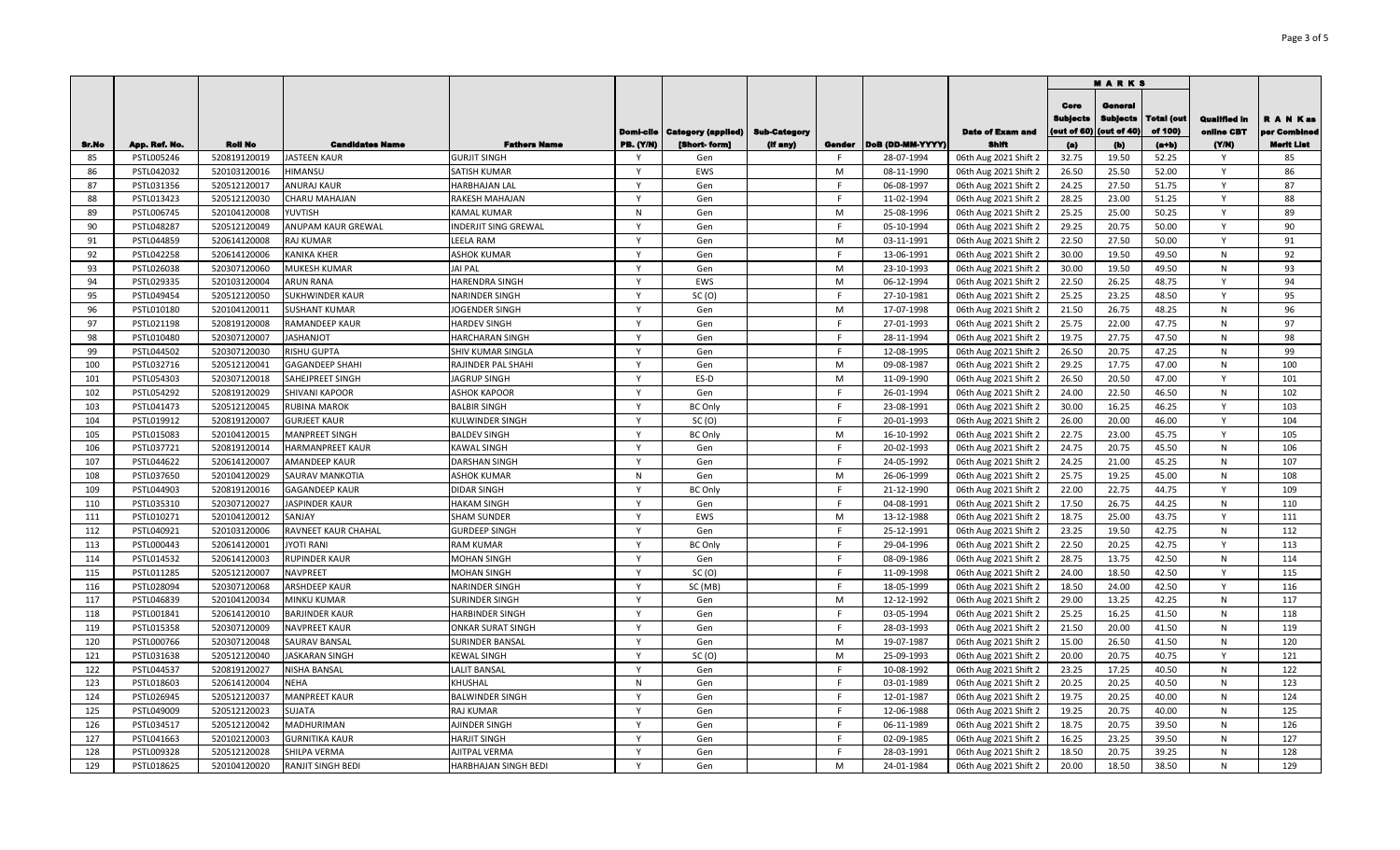|              |                          |                              |                                             |                                             |                              |                           |                     |             |                          |                                                | <b>MARKS</b>                           |                                           |                       |                                   |                          |
|--------------|--------------------------|------------------------------|---------------------------------------------|---------------------------------------------|------------------------------|---------------------------|---------------------|-------------|--------------------------|------------------------------------------------|----------------------------------------|-------------------------------------------|-----------------------|-----------------------------------|--------------------------|
|              |                          |                              |                                             |                                             | <b>Domi-cile</b>             | <b>Category (applied)</b> | <b>Sub-Category</b> |             |                          | <b>Date of Exam and</b>                        | Core<br><b>Subjects</b><br>(out of 60) | General<br><b>Subjects</b><br>(out of 40) | Total (out<br>of 100) | <b>Qualified in</b><br>online CBT | R A N Kas<br>er Combined |
| <b>Sr.No</b> | App. Ref. No.            | <b>Roll No</b>               | <b>Candidates Name</b>                      | <b>Fathers Name</b>                         | <b>PB. (Y/N)</b>             | [Short-form]              | (If any)            | Gender<br>M | DoB (DD-MM-YYYY)         | <b>Shift</b><br>06th Aug 2021 Shift 2          | (a)<br>22.50                           | (b)<br>15.75                              | $(a+b)$               | (Y/N)                             | <b>Merit List</b>        |
| 130<br>131   | PSTL000695<br>PSTL037866 | 520103120007<br>520307120070 | <b>MOHIT GUPTA</b><br><b>HARINDER SINGH</b> | <b>VIJAY GUPTA</b><br><b>RANDHEER SINGH</b> | N<br>Y                       | Gen                       |                     | M           | 29-04-1989<br>03-02-1999 |                                                | 23.75                                  | 14.25                                     | 38.25<br>38.00        | N<br>N                            | 130<br>131               |
| 132          | PSTL044249               | 520512120022                 | <b>SIMRANDEEP KAUR</b>                      | <b>GIAN SINGH</b>                           | Y                            | Gen<br>Gen                |                     | F.          | 18-11-1991               | 06th Aug 2021 Shift 2<br>06th Aug 2021 Shift 2 | 22.75                                  | 15.25                                     | 38.00                 | N                                 | 132                      |
| 133          | PSTL020632               | 520819120023                 | <b>AMANDEEP KAUR</b>                        | <b>NISHAN SINGH</b>                         | Y                            | Gen                       |                     | F           | 07-06-1993               | 06th Aug 2021 Shift 2                          | 31.00                                  | 6.75                                      | 37.75                 | N                                 | 133                      |
| 134          | PSTL019173               | 520512120034                 | <b>JASKARAN SINGH</b>                       | SARABJIT SINGH                              | $\mathsf{v}$                 | Gen                       |                     | M           | 16-05-1997               | 06th Aug 2021 Shift 2                          | 18.50                                  | 18.50                                     | 37.00                 | N                                 | 134                      |
| 135          | PSTL052239               | 520307120065                 | <b>RUBINA</b>                               | <b>HARJEEVAN LAL</b>                        | $\mathsf{Y}$                 | Gen                       |                     | E           | 02-05-1986               | 06th Aug 2021 Shift 2                          | 22.50                                  | 13.75                                     | 36.25                 | N                                 | 135                      |
| 136          | PSTL025657               | 520512120054                 | <b>KETAN WALIA</b>                          | KULDEEPWALIA                                |                              | Gen                       |                     | M           | 08-02-1998               | 06th Aug 2021 Shift 2                          | 18.75                                  | 17.50                                     | 36.25                 | N                                 | 136                      |
| 137          | PSTL005593               | 520614120011                 | <b>MEENAKSHI SHARMA</b>                     | RAKESH SHARMA                               | $\mathsf{v}$                 | Gen                       |                     | E           | 18-07-1988               | 06th Aug 2021 Shift 2                          | 21.50                                  | 14.25                                     | 35.75                 | N                                 | 137                      |
| 138          | PSTL056436               | 520102120009                 | <b>RAJNI RANI</b>                           | <b>BALRAM CHAND</b>                         |                              | Gen                       |                     | F           | 01-05-1988               | 06th Aug 2021 Shift 2                          | 18.00                                  | 17.75                                     | 35.75                 | N                                 | 138                      |
| 139          | PSTL050629               | 520104120038                 | <b>RAMANPREET KAUR</b>                      | <b>HARBANS SINGH</b>                        | N                            | Gen                       |                     | E           | 18-01-1995               | 06th Aug 2021 Shift 2                          | 8.75                                   | 26.50                                     | 35.25                 | N                                 | 139                      |
| 140          | PSTL023179               | 520307120010                 | <b>ANJANI GARG</b>                          | RAVINDER KUMAR GARG                         |                              | EWS                       |                     | E           | 21-10-1992               |                                                | 21.25                                  | 13.75                                     | 35.00                 | N                                 | 140                      |
| 141          | PSTL049516               | 520104120036                 | SIMARPAL SINGH                              | <b>TARSEM SINGH</b>                         | $\mathsf{v}$                 | BC Only                   |                     | M           | 13-03-1993               | 06th Aug 2021 Shift 2<br>06th Aug 2021 Shift 2 | 18.50                                  | 16.00                                     | 34.50                 | N                                 | 141                      |
| 142          |                          | 520104120017                 |                                             | PARAMBALJIT SINGH                           |                              | Gen                       |                     | M           |                          |                                                |                                        | 7.50                                      | 33.75                 | N                                 | 142                      |
|              | PSTL018123               |                              | <b>TALWINDER SINGH</b>                      |                                             | Y                            |                           |                     | F.          | 09-10-1996               | 06th Aug 2021 Shift 2                          | 26.25                                  | 16.50                                     |                       |                                   |                          |
| 143          | PSTL006163               | 520512120027                 | <b>NHEA RANI</b>                            | <b>BALDEV SINGH</b>                         | Y                            | Gen                       |                     | F.          | 31-05-1992               | 06th Aug 2021 Shift 2                          | 17.25                                  |                                           | 33.75                 | N                                 | 143<br>144               |
| 144          | PSTL042803               | 520104120032                 | <b>GAGANDEEP KAUR</b>                       | <b>AMARJIT SINGH</b>                        | $\mathsf{Y}$                 | Gen                       |                     | M           | 18-09-1998               | 06th Aug 2021 Shift 2                          | 18.00                                  | 15.25                                     | 33.25                 | N                                 |                          |
| 145<br>146   | PSTL023905<br>PSTL004267 | 520103120012<br>520512120003 | <b>HARJINDER SINGH</b>                      | SOMA SINGH<br><b>AJMER SINGH</b>            | Y                            | SC(0)<br>SC(0)            |                     | M           | 26-10-1990               | 06th Aug 2021 Shift 2                          | 17.50<br>18.25                         | 15.50<br>12.00                            | 33.00<br>30.25        | ${\sf N}$<br>$\mathsf{N}$         | 145<br>146               |
|              |                          | 520512120002                 | <b>MANDEEP SINGH</b>                        |                                             | Y                            |                           |                     | F           | 25-05-1998               | 06th Aug 2021 Shift 2                          | 22.50                                  | 7.50                                      |                       |                                   | 147                      |
| 147          | PSTL003213               |                              | PARAMJIT KAUR                               | <b>DARSHAN SINGH</b>                        | $\mathsf{Y}$                 | SC (MB)                   |                     | F.          | 15-01-1997               | 06th Aug 2021 Shift 2                          |                                        |                                           | 30.00                 | N                                 | 148                      |
| 148          | PSTL040851               | 520307120029                 | <b>RAMANJIT KAUR</b>                        | <b>SANTOKH SINGH</b>                        | $\mathsf{Y}$                 | Gen                       |                     | M           | 16-09-1996               | 06th Aug 2021 Shift 2                          | 9.25                                   | 20.50                                     | 29.75                 | N                                 |                          |
| 149          | PSTL005990               | 520512120026                 | <b>HARDEEP SINGH</b>                        | <b>JASWANT SINGH</b>                        | Y                            | SC(0)                     |                     | F.          | 05-11-1993               | 06th Aug 2021 Shift 2                          | 14.00                                  | 14.50                                     | 28.50                 | N                                 | 149<br>150               |
| 150          | PSTL010060               | 520614120013                 | <b>MANPREET KAUR</b>                        | JAGJEET SINGH                               |                              | Gen                       |                     |             | 05-12-1990               | 06th Aug 2021 Shift 2                          | 17.50                                  | 10.75                                     | 28.25                 | N                                 |                          |
| 151          | PSTL029698               | 520103120005                 | <b>RENU DHIMAN</b>                          | <b>GURDAS RAM</b>                           | Y<br>Y                       | Gen                       |                     | F.<br>F     | 09-06-1996               | 06th Aug 2021 Shift 2                          | 12.50                                  | 15.75                                     | 28.25                 | N                                 | 151                      |
| 152          | PSTL022585               | 520512120013                 | <b>PARDEEP KAUR</b>                         | <b>KULDEEP SINGH</b>                        | $\mathsf{Y}$                 | <b>BC Only</b>            |                     | F           | 07-03-1995               | 06th Aug 2021 Shift 2                          | 24.00                                  | 3.75                                      | 27.75                 | N                                 | 152                      |
| 153          | PSTL044552               | 520307120045                 | <b>NANCY KAUR</b>                           | <b>GURJANT SINGH</b>                        |                              | SC(0)                     |                     |             | 18-11-1993               | 06th Aug 2021 Shift 2                          | 13.75                                  | 13.75                                     | 27.50                 | N                                 | 153                      |
| 154          | PSTL006171               | 520512120004                 | <b>RAVNEET KAUR</b>                         | RAJPAL SINGH                                | Y                            | Gen                       |                     | F           | 13-09-1999               | 06th Aug 2021 Shift 2                          | 12.75                                  | 14.50                                     | 27.25                 | N                                 | 154                      |
| 155          | PSTL013043               | 520103120010                 | <b>HARJOT KAUR</b>                          | <b>KULDEEP SINGH</b>                        | N                            | Gen                       |                     | F           | 17-05-1998               | 06th Aug 2021 Shift 2                          | 14.50                                  | 12.50                                     | 27.00                 | N                                 | 155                      |
| 156          | PSTL006948               | 520819120002                 | <b>JASPREET KAUR</b>                        | <b>KULWANT SINGH</b>                        | Y                            | SC(0)                     |                     | F.          | 13-01-1997               | 06th Aug 2021 Shift 2                          | 20.00                                  | 6.25                                      | 26.25                 | N                                 | 156                      |
| 157          | PSTL015428               | 520307120036                 | MANINDER PAL SINGH                          | <b>DUKHBHANJAN SINGH</b>                    | Y                            | Gen                       |                     | M           | 29-10-1994               | 06th Aug 2021 Shift 2                          | 16.00                                  | 9.75                                      | 25.75                 | N                                 | 157                      |
| 158          | PSTL051507               | 520307120033                 | <b>RAJWINDER KAUR</b>                       | <b>HARDEV SINGH</b>                         | Y                            | SC(0)                     |                     | E           | 25-10-1991               | 06th Aug 2021 Shift 2                          | 13.00                                  | 12.25                                     | 25.25                 | N                                 | 158                      |
| 159          | PSTL005756               | 520307120051                 | <b>SATINDER SINGH</b>                       | <b>SUKHMANDER SINGH</b>                     | Y                            | SC(0)                     |                     | M           | 07-03-1986               | 06th Aug 2021 Shift 2                          | 19.00                                  | 5.25                                      | 24.25                 | N                                 | 159                      |
| 160          | PSTL011477               | 520307120023                 | <b>RENU</b>                                 | <b>DIN DAYAL</b>                            | Y<br>$\checkmark$            | SC(0)                     |                     | F           | 27-02-1996               | 06th Aug 2021 Shift 2                          | 10.00                                  | 13.75                                     | 23.75                 | N                                 | 160                      |
| 161          | PSTL000529               | 520512120001                 | SONALI                                      | PREM DUTT                                   | $\mathsf{v}$                 | EWS                       |                     | E           | 12-12-1994               | 06th Aug 2021 Shift 2                          | 6.50                                   | 16.50                                     | 23.00                 | N                                 | 161                      |
| 162          | PSTL009738               | 520104120010                 | PAWAN KUMAR                                 | <b>VIJAY KUMAR</b>                          |                              | <b>BC Only</b>            |                     | M           | 15-10-1989               | 06th Aug 2021 Shift 2                          | 17.50                                  | 5.00                                      | 22.50                 | N                                 | 162                      |
| 163          | PSTL037781               | 520104120030                 | <b>AMIT JUNEJA</b>                          | TARLOCHAN JUNEJA                            | $\mathsf{v}$                 | Gen                       |                     | M<br>F.     | 21-01-1986               | 06th Aug 2021 Shift 2                          | 15.75                                  | 6.75                                      | 22.50                 | N                                 | 163                      |
| 164          | PSTL002734               | 520307120002                 | <b>NAVPUNEET KAUR</b>                       | <b>BHUPINDER SINGH</b>                      |                              | Gen                       |                     |             | 17-02-1996               | 06th Aug 2021 Shift 2                          | 14.50                                  | 8.00                                      | 22.50                 | N                                 | 164                      |
| 165          | PSTL035317               | 520104120028                 | <b>AMIT SAINI</b>                           | <b>AJAY KUMAR</b>                           |                              | Gen                       |                     | M           | 26-12-1992               | 06th Aug 2021 Shift 2                          | 12.50                                  | 10.00                                     | 22.50                 | N                                 | 165                      |
| 166          | PSTL013689               | 520512120031                 | PRIYA                                       | <b>RAJ KUMAR</b>                            |                              | SC (MB)                   |                     | F.          | 10-02-2000               | 06th Aug 2021 Shift 2                          | 12.00                                  | 10.25                                     | 22.25                 | N                                 | 166                      |
| 167          | PSTL023586               | 520819120010                 | <b>BABLI BAHRI</b>                          | SH JAI KRISHAN                              |                              | Gen                       |                     | E           | 16-11-1981               | 06th Aug 2021 Shift 2                          | 11.75                                  | 9.75                                      | 21.50                 | N                                 | 167                      |
| 168          | PSTL007622               | 520307120052                 | <b>GURDAS SINGH</b>                         | <b>BALJINDER SINGH</b>                      | $\checkmark$<br>$\mathbf{v}$ | Gen                       |                     | M           | 19-06-1997               | 06th Aug 2021 Shift 2                          | 10.00                                  | 11.25                                     | 21.25                 | N                                 | 168                      |
| 169          | PSTL032135               | 520512120019                 | <b>DALVIR KAUR</b>                          | MUKHLINDER SINGH                            |                              | Gen                       |                     | E           | 03-04-1993               | 06th Aug 2021 Shift 2                          | 10.75                                  | 9.25                                      | 20.00                 | ${\sf N}$                         | 169                      |
| 170          | PSTL012005               | 520307120008                 | <b>HARPREET KAUR</b>                        | HARWINDERPAL SINGH                          | $\mathsf{Y}$                 | Gen                       |                     | E           | 20-12-1985               | 06th Aug 2021 Shift 2                          | 11.75                                  | 7.75                                      | 19.50                 | N                                 | 170                      |
| 171          | PSTL051576               | 520104120039                 | <b>GURPREET SINGH GILL</b>                  | <b>TARSEM SINGH</b>                         | Y                            | Gen                       |                     | M           | 16-07-1995               | 06th Aug 2021 Shift 2                          | 9.25                                   | 10.00                                     | 19.25                 | N                                 | 171                      |
| 172          | PSTL046454               | 520512120047                 | <b>ANCHAL DEVI</b>                          | <b>RAJ KUMAR</b>                            | Y                            | SC(0)                     |                     | F.          | 14-12-1992               | 06th Aug 2021 Shift 2                          | 13.25                                  | 5.25                                      | 18.50                 | N                                 | 172                      |
| 173          | PSTL005465               | 520819120020                 | LOVENEET SINGH                              | <b>KARMJIT SINGH</b>                        | Y                            | SC(0)                     |                     | M           | 17-10-1997               | 06th Aug 2021 Shift 2                          | 9.50                                   | 8.25                                      | 17.75                 | N                                 | 173                      |
| 174          | PSTL028669               | 520307120042                 | <b>BALA KRISHAN</b>                         | <b>NEERAKH BAHADUR</b>                      | $\mathsf{Y}$                 | Gen                       |                     | M           | 29-02-1992               | 06th Aug 2021 Shift 2                          | 2.75                                   | 15.00                                     | 17.75                 | N                                 | 174                      |